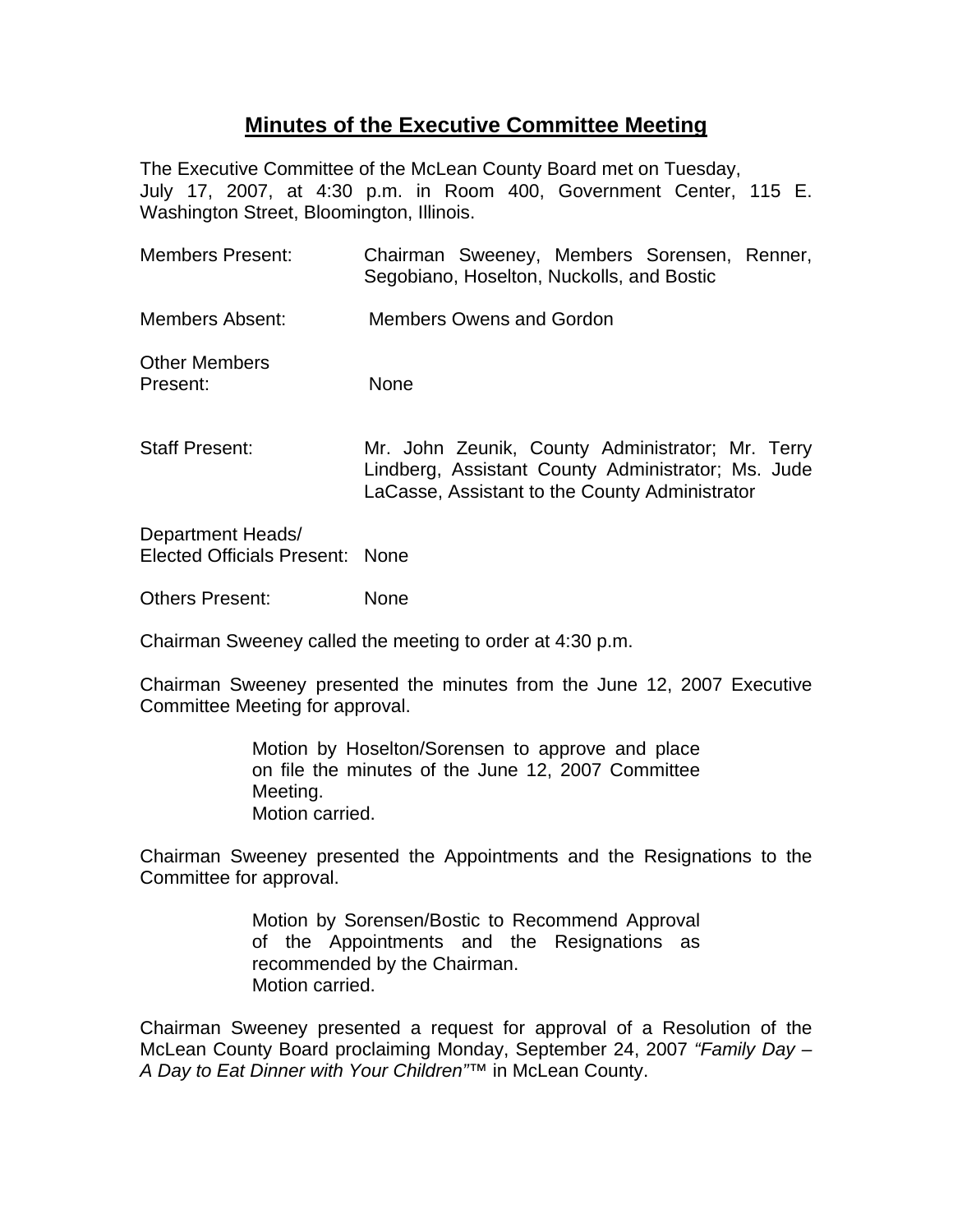Minutes of the Executive Committee June 12, 2007 Page Two

> Motion by Bostic/Hoselton to Recommend Approval of a Resolution of the McLean County Board Proclaiming Monday, September 24, 2007 as *"Family Day – A Day to Eat Dinner with Your Children"*™ in McLean County. Motion carried.

Mr. Matt Sorensen, Chairman, Finance Committee, reported that the Finance Committee brings no items for action to the Executive Committee.

Chairman Sweeney asked if there were any questions or comments. Hearing none, he thanked Mr. Sorensen.

Mr. Tari Renner, Chairman, Justice Committee, reported that the Justice Committee brings no items for action to the Executive Committee.

Chairman Sweeney asked if there were any questions or comments. Hearing none, he thanked Mr. Renner.

Mr. Paul Segobiano, Vice Chairman, Land Use and Development Committee reported that the Land Use and Development Committee brings one item for action to the Executive Committee, namely a request for approval of the Regional Planning Service Agreement with the McLean County Regional Planning Commission (July 1, 2007-June 30, 2008).

> Motion by Segobiano/Renner to Recommend Approval of the Regional Planning Service Agreement with the McLean County Regional Planning Commission (July 1, 2007-June 30, 2008). Motion carried.

Mr. Hoselton asked if there is an annual fee and, if so, what is the amount of the fee. Mr. Zeunik replied that there is an annual fee. He noted that, because the Regional Planning Commission's fiscal year is a July 1 fiscal year, the fee is split into two invoices. The fee from July 1, 2007 through December 31, 2007 is \$19,951.50 and the fee for the period January 1, 2008 through June 30, 2008 is \$16,399.50.

Chairman Sweeney asked if there were any additional questions or comments. There were none.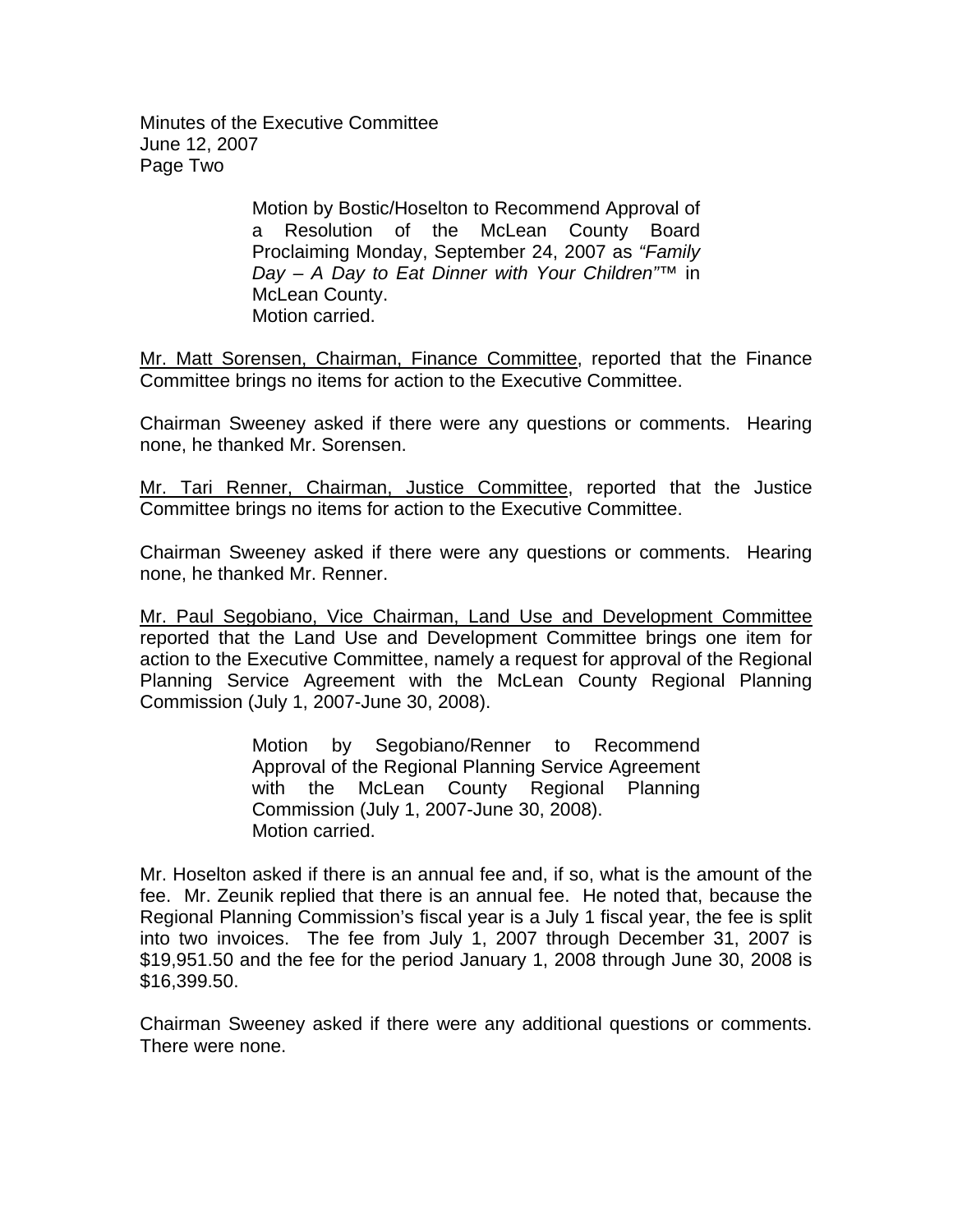Minutes of the Executive Committee June 12, 2007 Page Three

Ms. Diane Bostic, Chairman, Property Committee, reported that the Property Committee did not meet in July as there were no action items. She indicated that the Monthly Bills will be paid at a Stand-up Committee meeting prior to the Board Meeting.

Chairman Sweeney asked if there were any questions or comments. Hearing none, he thanked Ms. Bostic.

Mr. Stan Hoselton, Chairman, Transportation Committee, reported that the Transportation Committee did not meet in July due to the lack of Agenda items. He indicated that there will be a Stand-up Committee meeting prior to the Board Meeting to approve payment of the Monthly Bills and to act on July 18<sup>th</sup> Bid Letting results.

Chairman Sweeney asked if there were any questions or comments. There were none.

Mr. John Zeunik reported that McLean County submitted an application and, subsequently, was designated as one of the top digital Counties in the United States for 2007 by the Center for Digital Government. He noted that McLean County was the only County in Illinois to receive this designation. Mr. Zeunik stated that this award is based on the information that is provided on the County Website. He advised that McLean County was ranked as the  $10<sup>th</sup>$  in the country for Counties with a population of 150,000 to 249,999. Mr. Zeunik stated that County Board Member Owens is at the National Association of Counties conference where the award will be presented. He indicated that Mr. Owens will mention the award at the Board Meeting.

Mr. Zeunik informed the Committee that there will be a Public Information Meeting on the East Side Highway Feasibility Study this evening at 6:30 p.m. at Normal Community High School. He noted that there will be a brief introduction after which the attendees will divide into small groups for facilitated discussions on purpose and need.

Chairman Sweeney presented the June 30, 2007 bills as recommended and transmitted by the County Auditor for payment. The Prepaid Total is \$444,337.20 and the fund total is the same.